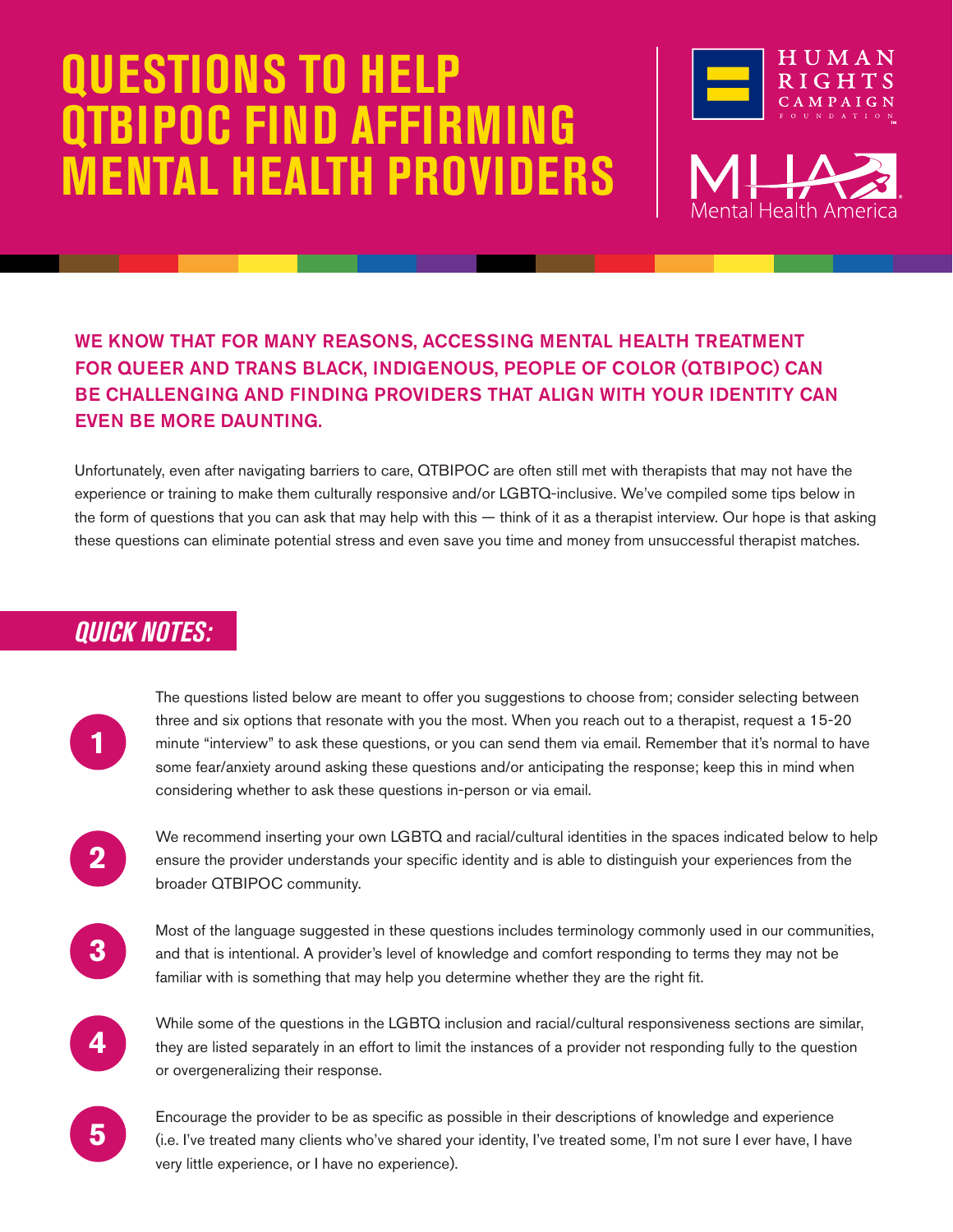

#### **QUESTIONS AROUND LGBTQ INCLUSION**

- 1. How would you describe your experience treating clients who share my [insert your LGBTQ identity here i.e. "trans/ non-binary"] identity?
- 2. What training/evidence-based treatment do you/your practice have for issues that may arise related to [insert your LGBTQ identity here i.e. "queer"] health and wellness?
- 3. What is your position on so-called "conversion therapy" attempts to change a client's sexual orientation, gender identity or gender expression?
- 4. What kind of resources/training do you/your practice have available to remain up-to-date with [insert your LGBTQ identity here i.e. "bisexual"] issues so that I can avoid having to educate my provider as much as possible?

5. How would you describe your experience using gender-neutral pronouns?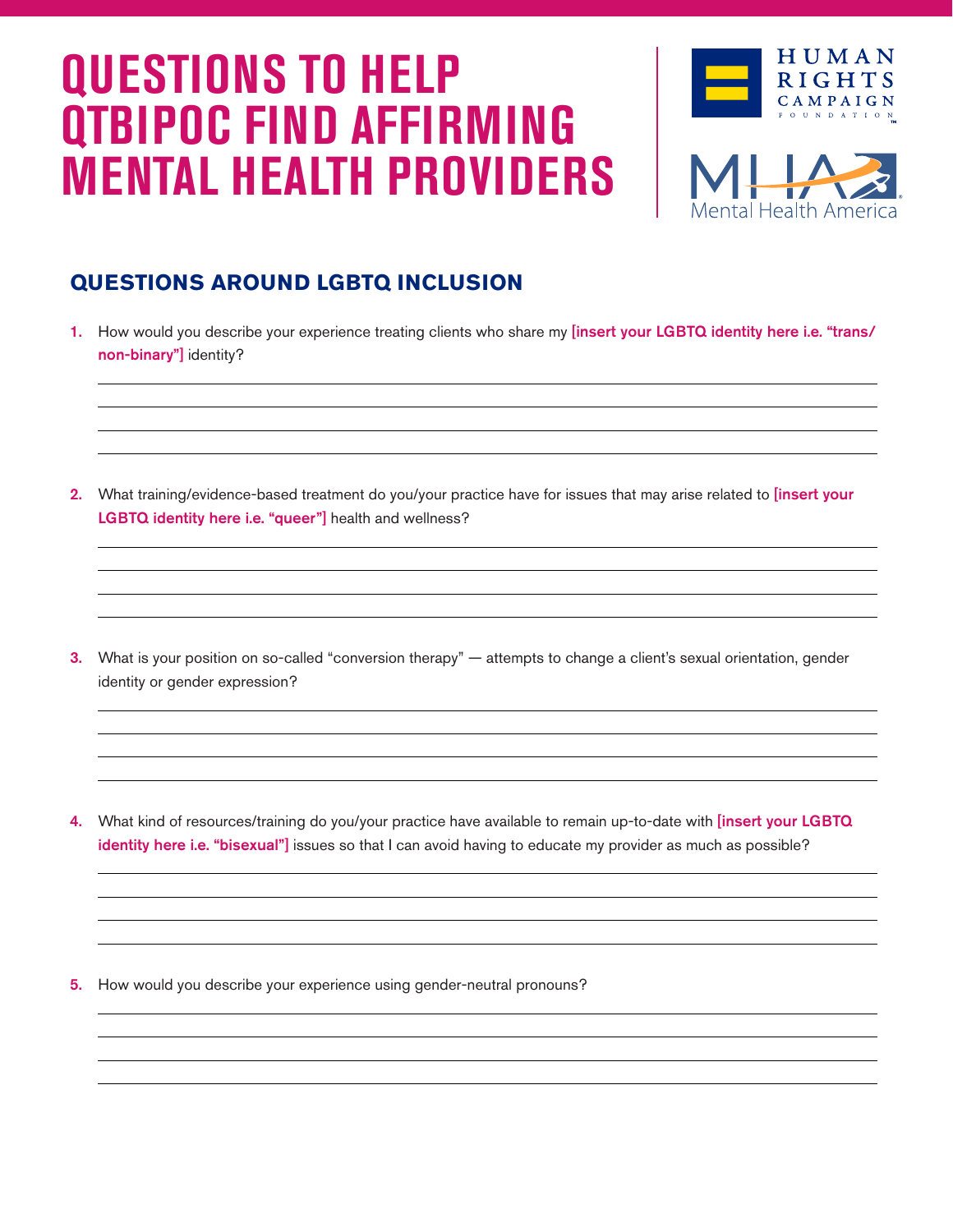

#### **QUESTIONS AROUND LGBTQ INCLUSION**

- 6. How would you describe your knowledge of safety risks and considerations related to my [insert your LGBTQ identity here i.e. "queer"] identity?
- 7. What training/evidence-based treatment do you/your practice have for trauma from rejection around my [insert your LGBTQ identity here i.e. "bisexual"] identity?

8. What is your/your practice's position on the mental health impact of navigating anti-LGBTQ bias and discrimination?

9. How would you describe your knowledge of stereotypes and/or common misconceptions of my [insert your LGBTQ identity here i.e. "lesbian"] identity — things that you might say in a session that could result in trauma/microaggression?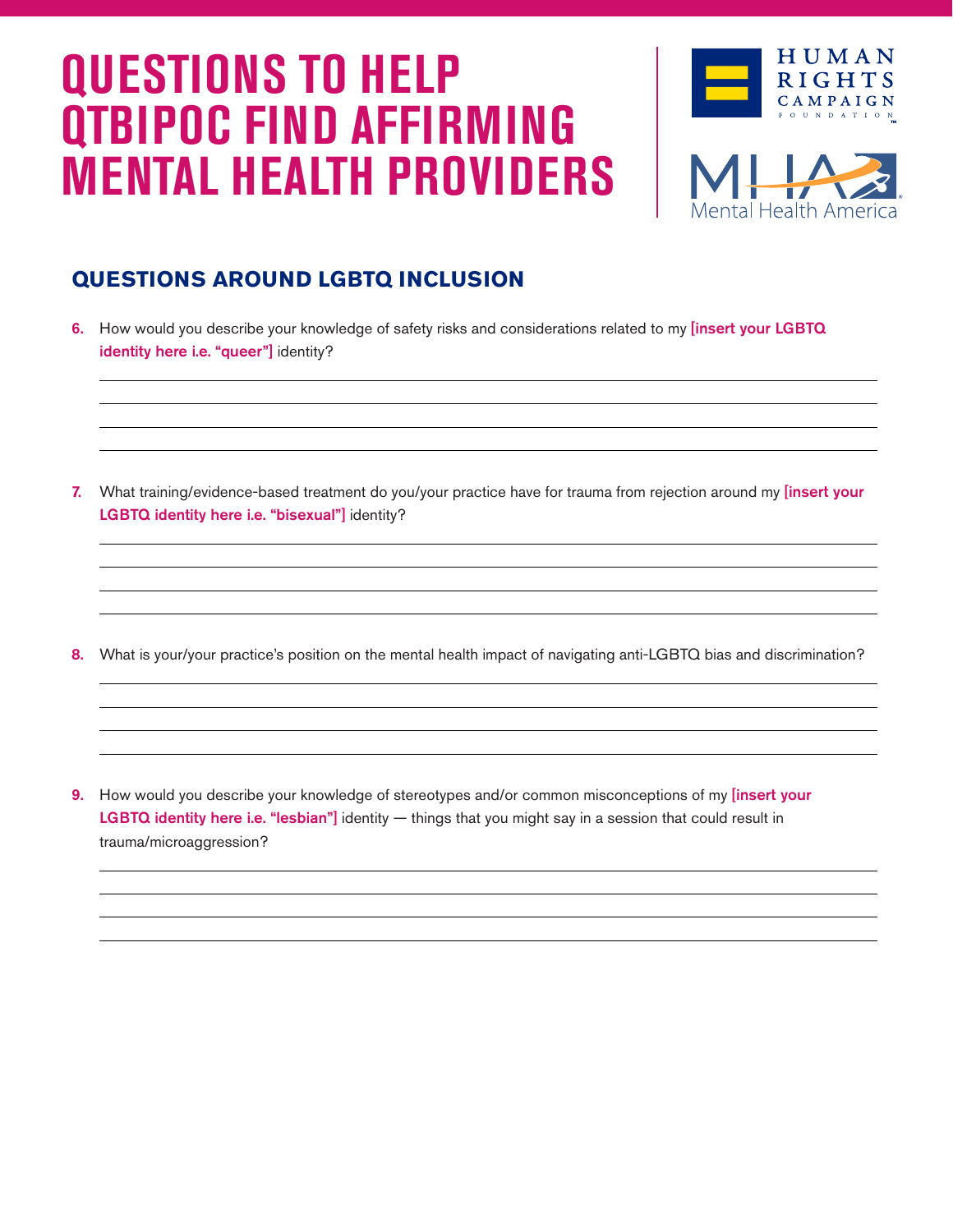

#### **QUESTIONS AROUND RACIAL/CULTURAL RESPONSIVENESS**

- 1. How would you describe your experience treating clients who share my [insert your racial/cultural identity here i.e. "Indigenous"] identity?
- 2. What is your/your practice's experience incorporating a racial equity/anti-racist lens into your treatment?
- 3. How would you describe your knowledge of safety risks and considerations related to my [insert your racial/cultural identity here i.e. "Black"] identity?

4. What training/evidence-based treatment do you/your practice have for issues that may arise related to [insert your racial/cultural identity here i.e. "Asian"] health and wellness?

5. Can you share with me your/your practice's training/evidence-based treatment for issues that may arise from trauma related to *[insert "anti" and your racial/cultural identity here i.e. "anti-Black"]* oppression, racism and/or racial violence?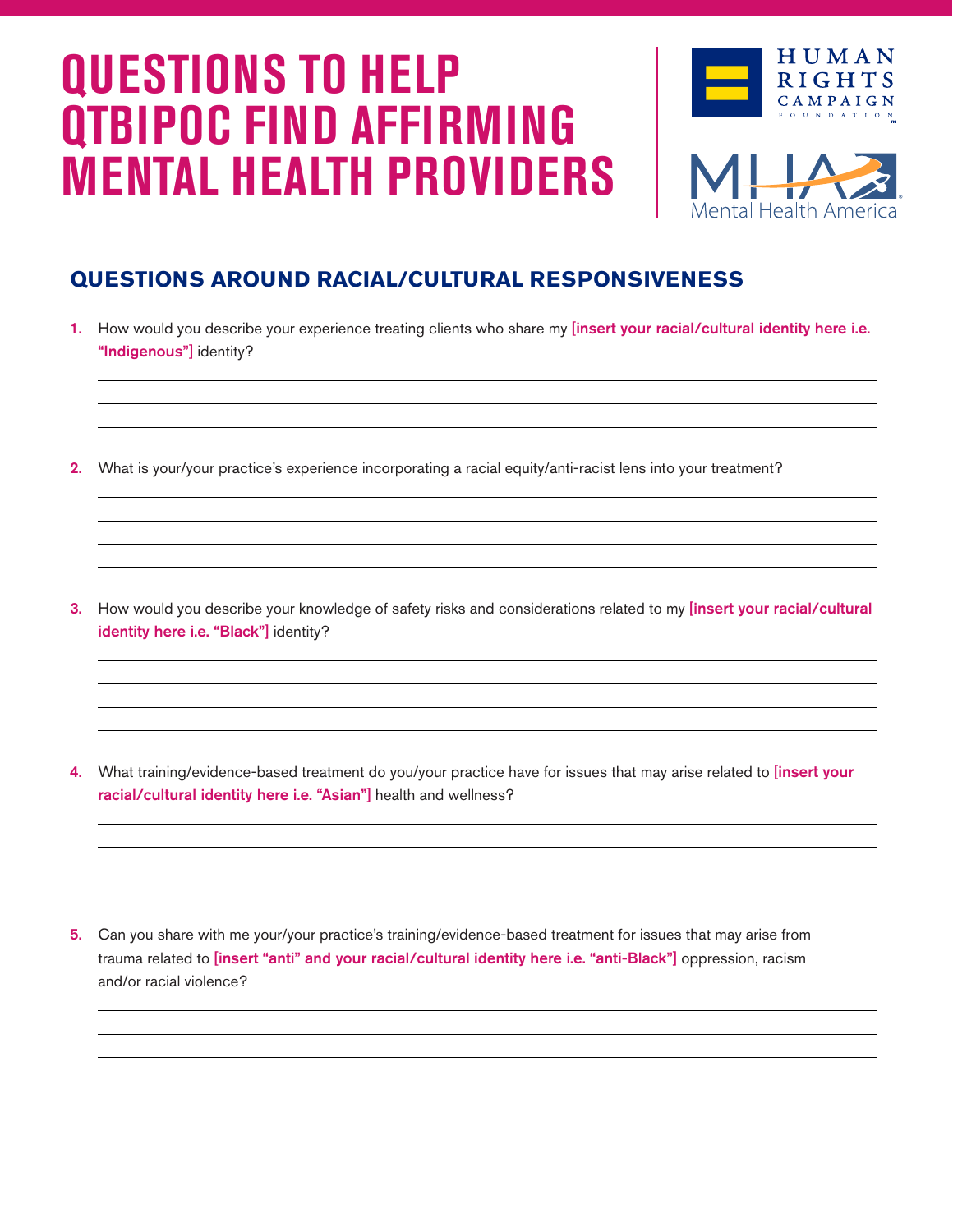

#### **QUESTIONS AROUND RACIAL/CULTURAL RESPONSIVENESS**

- 6. What kind of resources/training do you/your practice have available to remain up-to-date with [insert your racial/ cultural identity here i.e. "Asian"] issues both locally and nationally so that I can avoid having to educate my provider as much as possible?
- 7. What is your/your practice's position on the mental health impact of navigating oppression, racism and racial violence?

8. What is your/your practice's position on the impact of generational trauma as it relates to racism/racial violence?

9. How would you describe your knowledge of stereotypes and/or common misconceptions of my [insert your racial/cultural identity here i.e. "Latinx"] identity — things that you might say in a session that could result in trauma/microaggression?